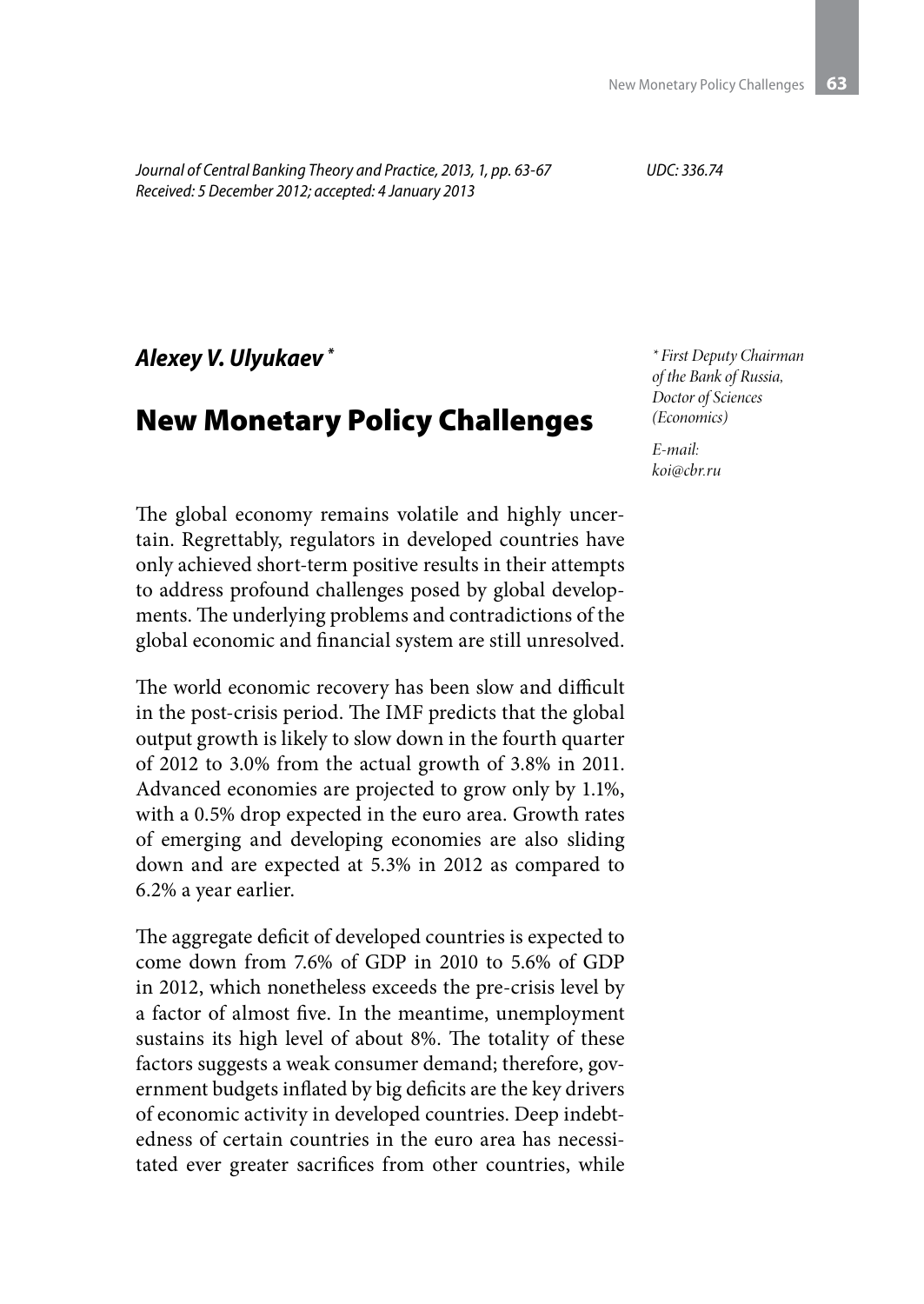financial markets have been sending recurrent signals that in addition to Greek, Irish and Portuguese debts they may also "recall" those of Spain and Italy. Recent efforts have been focused on creating a pan-European banking regulator, which is not a bad thing in and of itself. But it is unlikely to be able to stem economic slowdown in the euro area.

Against the backdrop of European problems, the US "fiscal cliff" is looming large. The US economy, unlike Europe, has enjoyed relative stability in recent years. In many ways, this was achieved due to a temporary easing of fiscal policy by reducing the tax burden and boosting public debt. The tax breaks are to expire in early 2013 along with incoming plans to reduce US government spending, which combined together are to bring down the federal budget deficit by 3.5 percentage points of GDP. Such a sharp decline is bound to slow down economic growth, which, according to the US Congressional Budget Office, could cause a recession of 0.5% as early as in 2013.

All these factors create a highly uncertain environment in which the Russian economy will have to function in the near future. So it is clear that probability of adverse external developments is not diminishing, thus leaving the Bank of Russia with a difficult trade-off between the necessity to improve the safety margin and to provide incentives for economic activity. In this context, the Bank of Russia intends to maintain the continuity of its monetary policy principles, and to complete the migration to inflation targeting by 2015.

In this setting, the monetary policy priority is to keep price growth stable and low. Inflation control measures will contribute to the achievement of broader economic objectives. A controlled and low inflation rate will diminish price uncertainty in the economy, which will boost overall investment and economic activity. Ultimately, this is a necessary (though not sufficient) condition for a sustainable and balanced economic growth, and financial stability. The implementation of the Bank of Russia's monetary policy involves target-setting for the consumer price index movements. The overriding objective of this policy is to bring the consumer price growth down to 5-6% in 2013 and to 4-5% in 2014 and 2015.

The inflation rate started to slow down in mid-2011 and stayed on this course from January through May 2012. It picked up in June until August but still remained within the 2012 target (5-6%). In September, the annual growth rate of consumer prices continued to rise, reaching 6.6% during that month. Core inflation was up, suggesting that inflationary processes had enveloped broader segments of the consumer market. This prompted a rise of the refinancing rate to 8.25%, followed by increases in other regulated interest rates in the money market.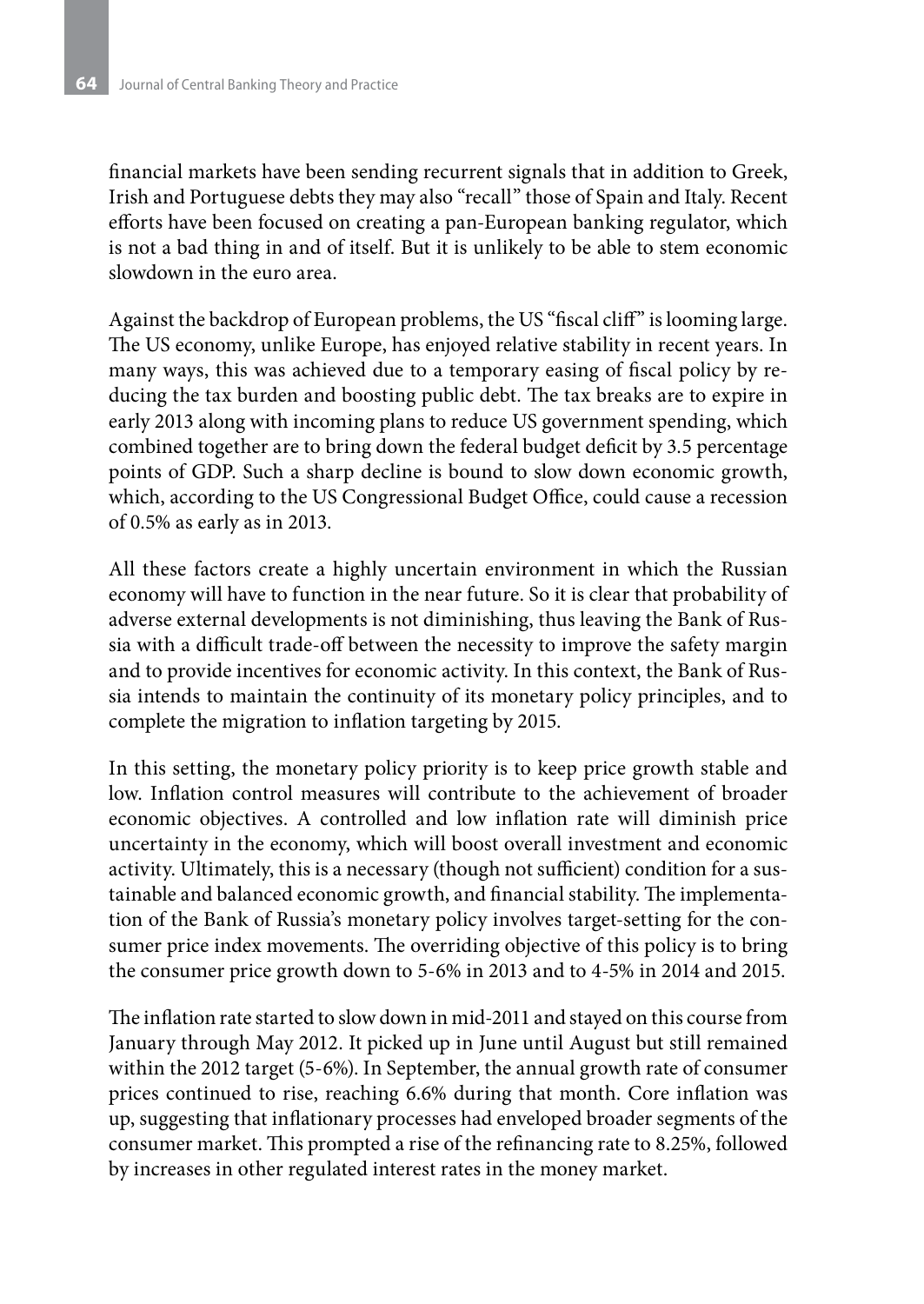The central part in the monetary policy implementation belongs to the interest rate policy. The Bank of Russia has realised a series of actions to improve its tools and enhance the flexibility of the rouble's exchange rate, which made the money market interest rates more manageable. The interest rate band managed by the Bank of Russia, considered to be the foundation of the current system of monetary policy tools, will retain its role in the next few years, with the Bank of Russia contemplating the possibility of narrowing the band to improve the effectiveness of its interest rate policy.

The Bank of Russia's policy to compile a list of assets accepted as collateral for liquidity provision transactions and to define adjustment ratios for the collateral value will be of a counter-cyclical nature in view of the task to ensure accessibility of refinancing facilities to credit institutions. The Bank of Russia intends to increase the number of intraday loans extended against the pledge of securities included on the Bank of Russia Lombard List and other assets in order to give credit institutions more flexibility in managing collateral securing refinancing transactions and their own accounts with the Bank of Russia.

As it works to improve its own system of tools, the Bank of Russia is focusing on cooperation with government agencies to implement its monetary policy and promote financial markets. It will continue to work closely with the Ministry of Finance and the Federal Treasury to design a mechanism for depositing temporarily unallocated budget funds in the banking sector with a view to mitigating the impact of seasonal budget flows on the size of the banking sector liquidity.

To further improve the effectiveness of its interest rate policy, the Bank of Russia will continue to ramp up the flexibility of the exchange rate in the coming threeyear period and will seek to shift to a floating exchange rate by 2015. Against such a background, foreign exchange interventions would be the only possible solution amid high market volatility to serve to iron out excessive rate movements.

A further development and use of Bank of Russia tools will aim both to achieve monetary policy objectives and ensure financial stability and smooth functioning of the payment system of the Bank of Russia and the settlement systems used for transactions involving Russian financial market instruments.

Considering the lessons of the global financial crisis and the negative impact of the destabilised financial sector on the entire Russian economy, the Bank of Russia intends to pay close attention to financial stability issues. The banking system is the key transmitter of the interest rate policy signals to the real economy. Financial stability, therefore, is the prerequisite for a proper functioning of the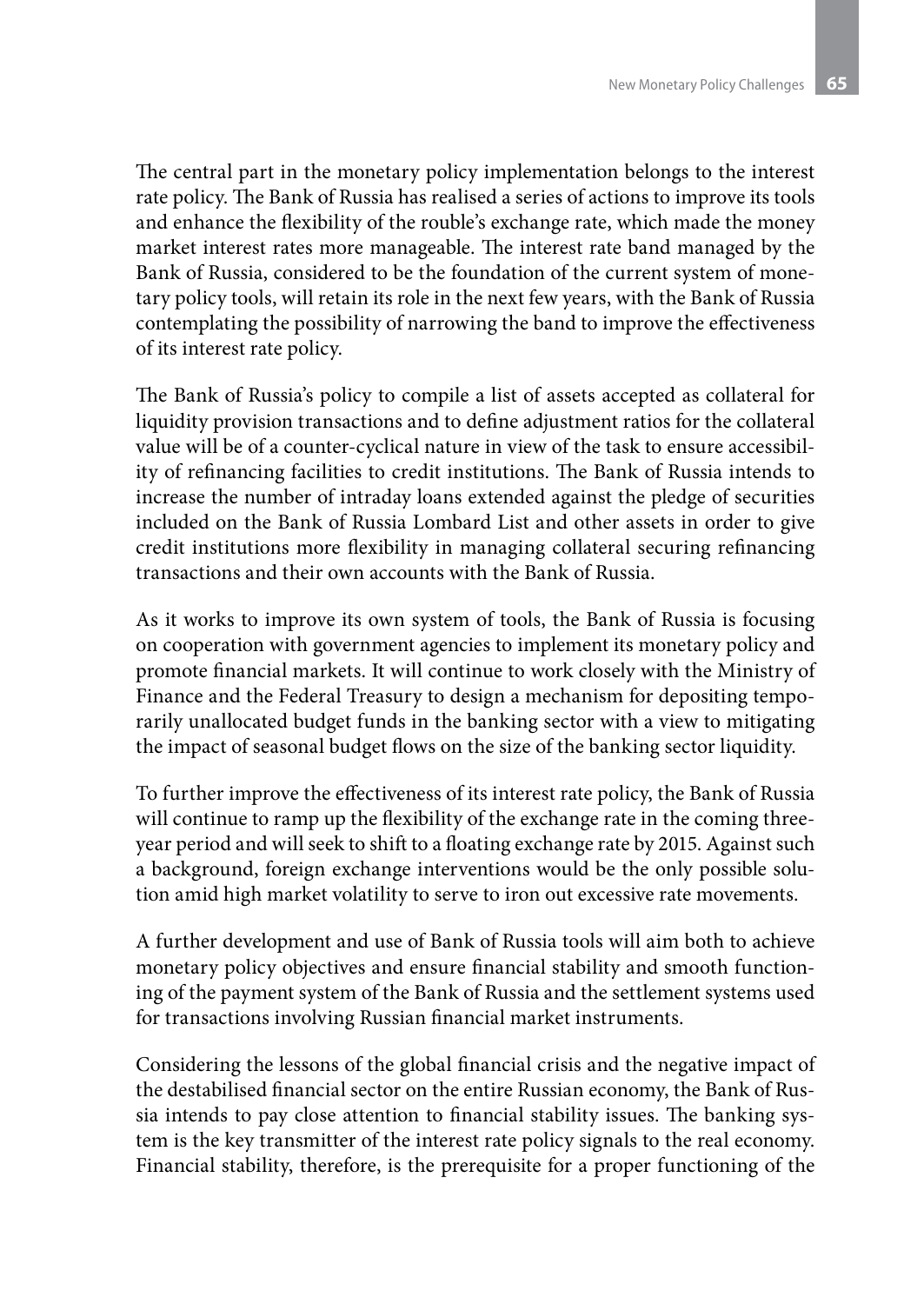monetary policy transmission mechanism. In order to maintain financial stability, the focus is to be on early identification and assessment of systemic risks in the banking sector and other segments of the financial market, and on ensuring the transparency of credit institutions. The key tool for achieving these objectives is the elaboration of risk-based approaches to supervision, based on international best practices. Differential treatment will continue to be used to supervise individual credit institutions, subject to their systemic significance, transparency, business complexity and the level of their compliance with regulatory standards. Alongside with international experiences and specific features of the national economy, additional regulatory and supervisory mechanisms will be used with regard to systemically important banks.

A success of implementing monetary policy will largely depend on how effectively we respond to the challenge of building up the financial market infrastructure and capacity. An area of the major concern for the Bank of Russia will continue to be the promotion of the financial derivatives market, which enables business entities to hedge against exchange rate risks and interest rate risks, along with the development of modern regulation and oversight mechanisms to control the risks faced by credit institutions in these segments of the financial market.

The effectiveness of monetary policy in many ways depends on the state of public finance as well. A consistent implementation of fiscal policies aimed at a gradual reduction of the non-oil and gas budget deficit and a long-term and wellbalanced fiscal sustainability will make a positive contribution to financial and overall macroeconomic stability, thus fostering economic growth and ensuring the attainment of monetary policy objectives.

The Bank of Russia will continue to expand its engagement with the public at large to explain its long-term monetary policy goals, objectives and measures. As said earlier, the outlook for global growth remains highly uncertain. This may generate adverse effects on the Russian Federation's balance of payments both in terms of the current account and capital inflows. In its forecasts, the Bank of Russia has to factor in a wide range of future oil prices from 70 to 120 dollars per barrel. Thus, it is not surprising that estimates of the balance of payments and other key macroeconomic indicators differ greatly, depending on the oil price scenario selected. So, the Bank of Russia believes that only a gradual transition to inflation targeting is acceptable, followed by a phased out broadening of the exchange rate band and a consistent elimination of exchange rate controls. It is essential to get the public to understand that the exchange rate is bound to become more volatile to be able to cushion the volatility and unpredictability of external developments. The lessons learned in 2012 inspire a certain degree of